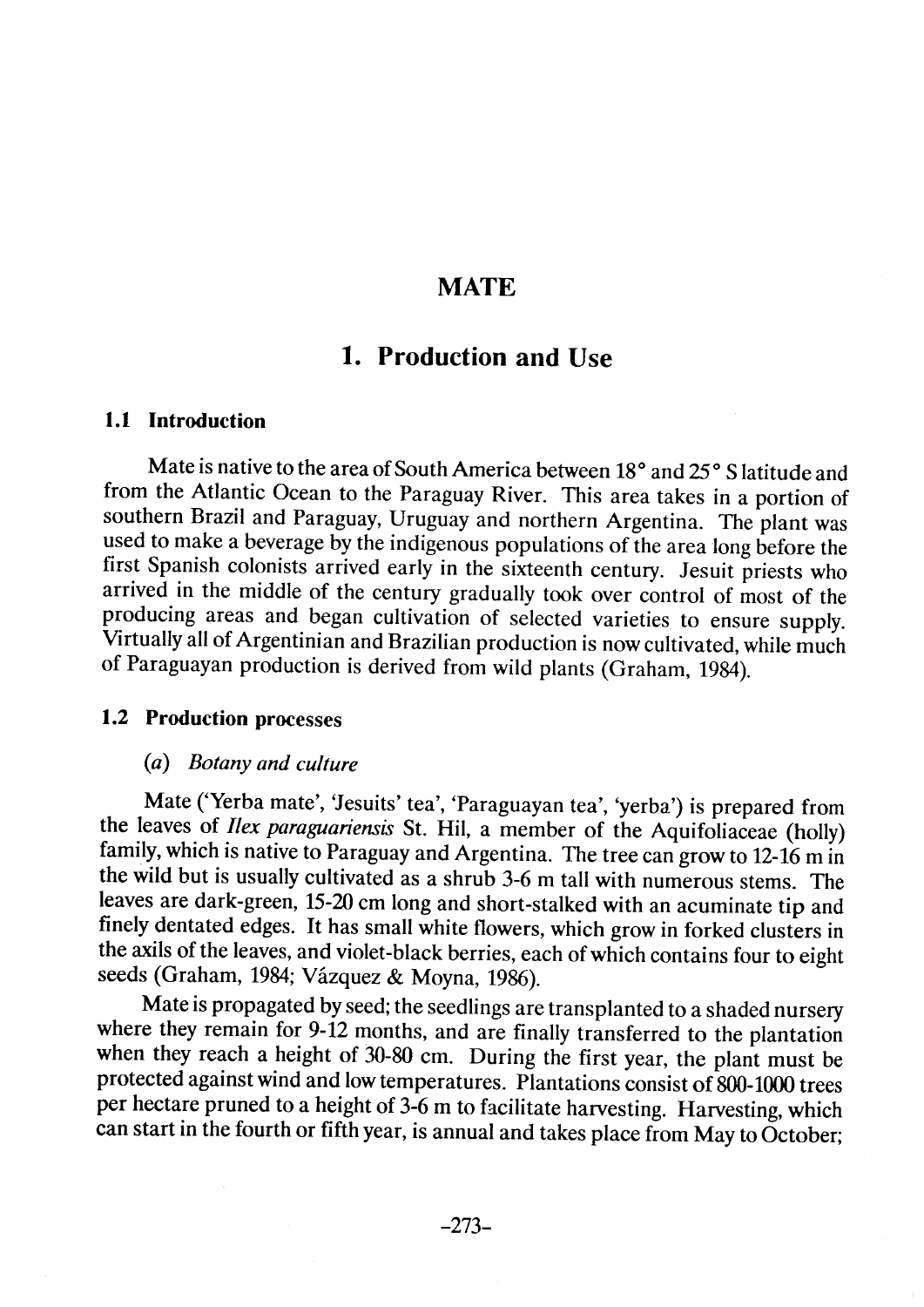it consists of cutting off smaller leafy branches with a knife. A good plantation yields 20-25 kg fresh leaves per tree (Graham, 1984).

#### (b) Processing

Information obtained from Graham (1984).

#### (i) Traditional

The trees are cleared of vines and smaller branches are cut off. These leaf-bearing branches are 'toasted' momentarily over an open fire to reduce the moisture content, but avoiding 'blackening'; this process is known as supeco. They are dried further by heating for 12-24 h on a platform of poles suspended over an open fire. An alternative procedure involves the use of a dome-shaped structure (barbaqua), over which the toasted branches are spread; hot air is conducted through a tunnel from a fire sorne distance away. This procedure avoids direct deposition of smoke on the leaf and requires 5- 15 h.

Threshing separates leaf from bark and twigs. Further grading by sifting is carried out, and the product is packed in 30-60-kg bags and aged. Additional grading and blending is practised ta provide greater uniformity.

## (ii) Modem

The toasting step is now frequently carried out by passing the branches through a perforated rotating metal cylinder in an inclined position over an open fire for a very short time. The cylinders used are about 2-2.5 m in diameter and  $\overline{4}$  m in length. This process is known as sepecadora.

The barbaqua step may be carried out in a specially constructed room with a frame above the floor to contain the leaves, which are dried with hot air conducted from a fire. Leaf temperatures reach  $80-100^{\circ}$ C. Some caffeine is lost at the higher temperature.

Further grinding and sifting are carried out, and many different grades of mate are made available. Ageing, which is extremely important to produce a palatable beverage, may take place over 6-18 months.

#### 1.3 Production, trade and consumption

Production of all types of mate is concentrated in Argentina (Misiones, Corrientes; 172 000 tonnes in 1987), Brazil (Parana, Santa Catarina, Rio Grande do Sul; 80000-120000 tonnes per year) and Paraguay (60000 tonnes per year) (Graham, 1984).

To prepare the mate, ground leaves are poured into a gourd to three-quarters of its internal volume, with the gourd's hole tilted about  $30^{\circ}$  from the vertical. The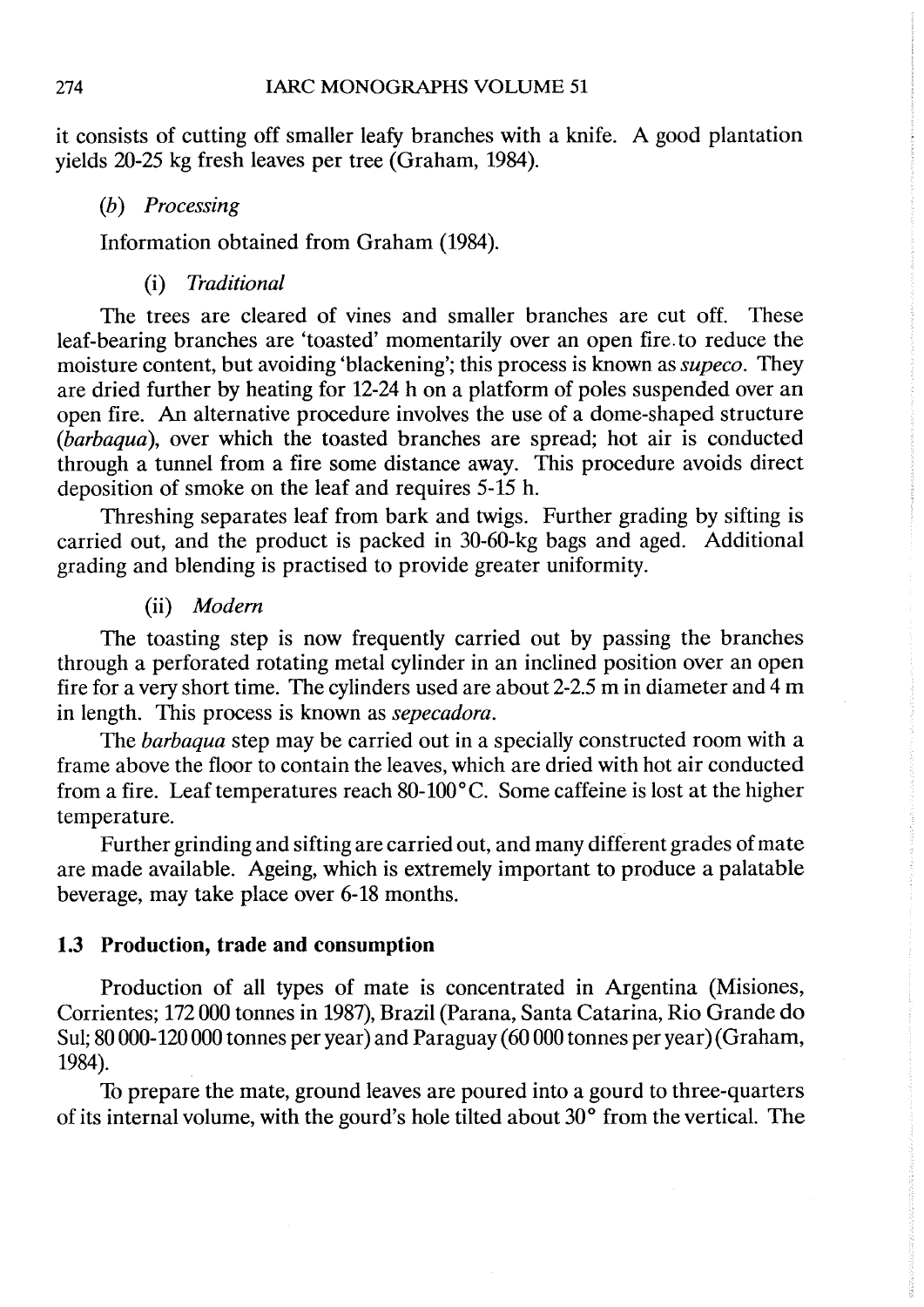gourd is then held upright and warm water (60-80°C) is poured on the depressed side of the surface of the mate. The wet mate swells within 3-5 min, and a metal straw with a filtering head (known as a *bombilla*) is introduced to the bottom of the gourd. This step eliminates the possibility that the consumer will suck up powdered mate. Small volumes of hot water  $(90-95<sup>o</sup>C)$  are then poured onto the mate around the bombilla, and the consumer sips through the bombilla until the sound of air rushing in makes a typical chirping noise. This operation is repeated (and the gourd circulates around a group of drinkers if there are more than one) until the flavour diminishes. The  $\overrightarrow{hombilla}$  is then removed and inserted into a different place in the mate ('turning the mate round). Once the drink has lost its taste, the cebadura (the charge of yerba used and the operation of adding water) is finished (Vázquez & Moyna, 1986).

Mate is consumed mainly in Argentina, Bolivia, Brazil, Chile, Ecuador, Paraguay and Uruguay, usually as a hot beverage. To a much lesser extent, it is drunk in Germany as a cold beverage. It is also drunk chiled in Paraguay and southwestern Brazil, with milk or water and sugar. Burnt sugar, lemon or lime juice are sometimes added instead of milk; 20% of mate is drunk in this manner in BraziL. Consumption of mate in Argentina is increasing and was 162 329 tonnes in 1987 (equivalent to 5.14 kg per caput). Uruguay imports 18 000-24 000 tonnes per year, with an average annual consumption of 6-8 kg per person (Vázquez & Moyna, 1986).

Table 1 gives data on production, trade and consumption of mate in South America in 1977.

| Country       | Production | <b>Exports</b> | Waste            | Consumption | Consumption<br>per caput<br>(kg/year) |
|---------------|------------|----------------|------------------|-------------|---------------------------------------|
| Paraguay      | 20         |                | 2                | 17          | 6.2                                   |
| Uruguay       | 18         | $\bf{0}$       | $\boldsymbol{0}$ | 18          | 6.2                                   |
| Argentina     | 143        | 4              | 0                | 139         | 5.4                                   |
| <b>Brazil</b> | 100        | 23             | 5                | 72          | 0.6                                   |
| Chile         | 0          | $\bf{0}$       | $\boldsymbol{0}$ | 4           | 0.3                                   |
| <b>Total</b>  | 281        | 28             | 7                | 250         |                                       |

| Table 1. Mate production, trade and consumption (in thousands |  |  |
|---------------------------------------------------------------|--|--|
| of tonnes) in 1977 <sup>a</sup>                               |  |  |

**Trom Gilbert (1984)** 

In Argentina, the commercial product must be free from extraneous matter, well preserved and must contain less than 11% moisture, 9% total ash, 1.5% ash in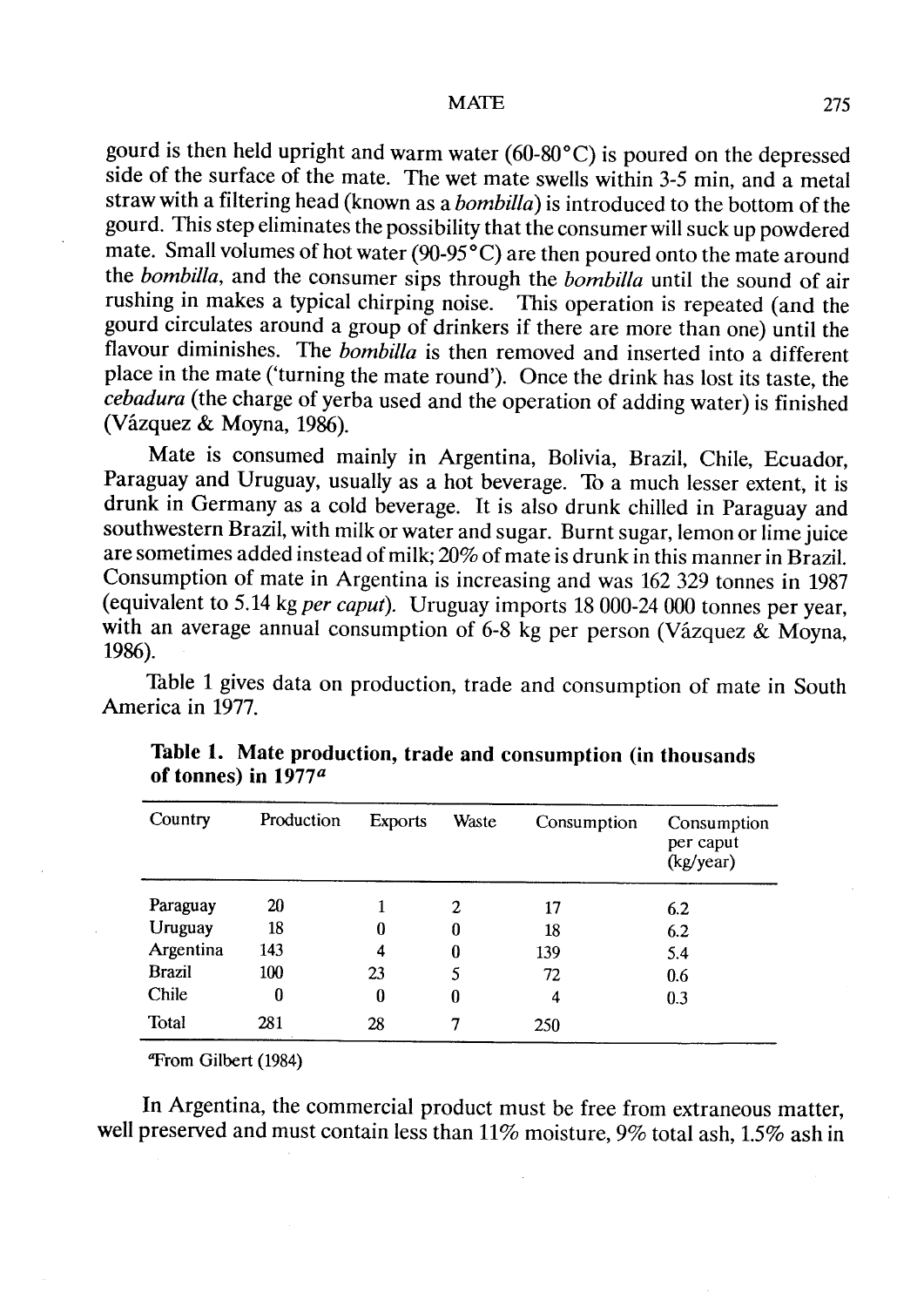10% hydrochloric acid and 15% fibre and more than 0.6% caffeine and 25% aqueous extract (Ministerio de Agricultura y Ganadería, 1971).

## 2. Chemical Composition

Two early accounts were given of the composition of the beverage mate, especially as consumed in several South American countries (Hauschild, 1935; Hegnauer, 1964). More recent estimates of its composition have been compiled by Graham (1984) and by Belitz and Grosch (1986), although these are brief and contain negligible reference to volatile components. Clifford and Ramirez-Martinez (199) determined the caffeine and chlorogenic acid contents of a number of commercial packets of mate.

#### 2.1 Nonvolatile compounds

#### (a) Caffeine and other purines

Graham (1984) stated that the caffeine content of the mate leaf was 0.9-2.2%, depending on the age of the leaf; whilst Belitz and Grosch (1986) stated that, while one-third of the total dry matter is solubilized with hot water, only half of the available caffeine is released, to give 19-28 mg/l00 g of solution (brew). Cârtes (1953) measured 25 mg per 120-ml cup. These figures are reasonably consistent.

Dried mate leaves were analysed for methylxanthines by high-performance liquid chromatography, and caffeine was found at 0.56%, theobromine at 0.03% and theophyllne at 0.02% (Vázquez & Moyna, 1986).

Stavric *et al*. (1988) analysed two samples of mate leaves (purchased in Ottawa, Canada) for extractable methylxanthines. After steeping 1 g of loose leaves for 2 min in 44 ml water, they found 7 mg (157  $\mu$ g/ml) caffeine and 2 mg (45.7  $\mu$ g/ml) theobromine. When the steeping time was increased to 5 min, the extractable caffeine and theobromine contents were 9 and 3 mg, respectively.

Clifford and Ramirez-Martinez (1990) recently examined five commercial samples of two types of mate leaf of South American origin, purchased in the UK and the Federal Republic of Germany, using high-performance liquid chromatography, and reported caffeine at  $0.89$ -1.73% and theobromine at  $0.45$ - $0.88\%$ , with very small quantities of other unidentified purine alkaloid-like components. Theophylline was not detected in these samples. Quantities were also assessed per cup, after following the instructions for use given on the packet, which were not necessarily South American practices; the amount of caffeine per cup was 12-33 mg and that of theobromine, 6-17 mg.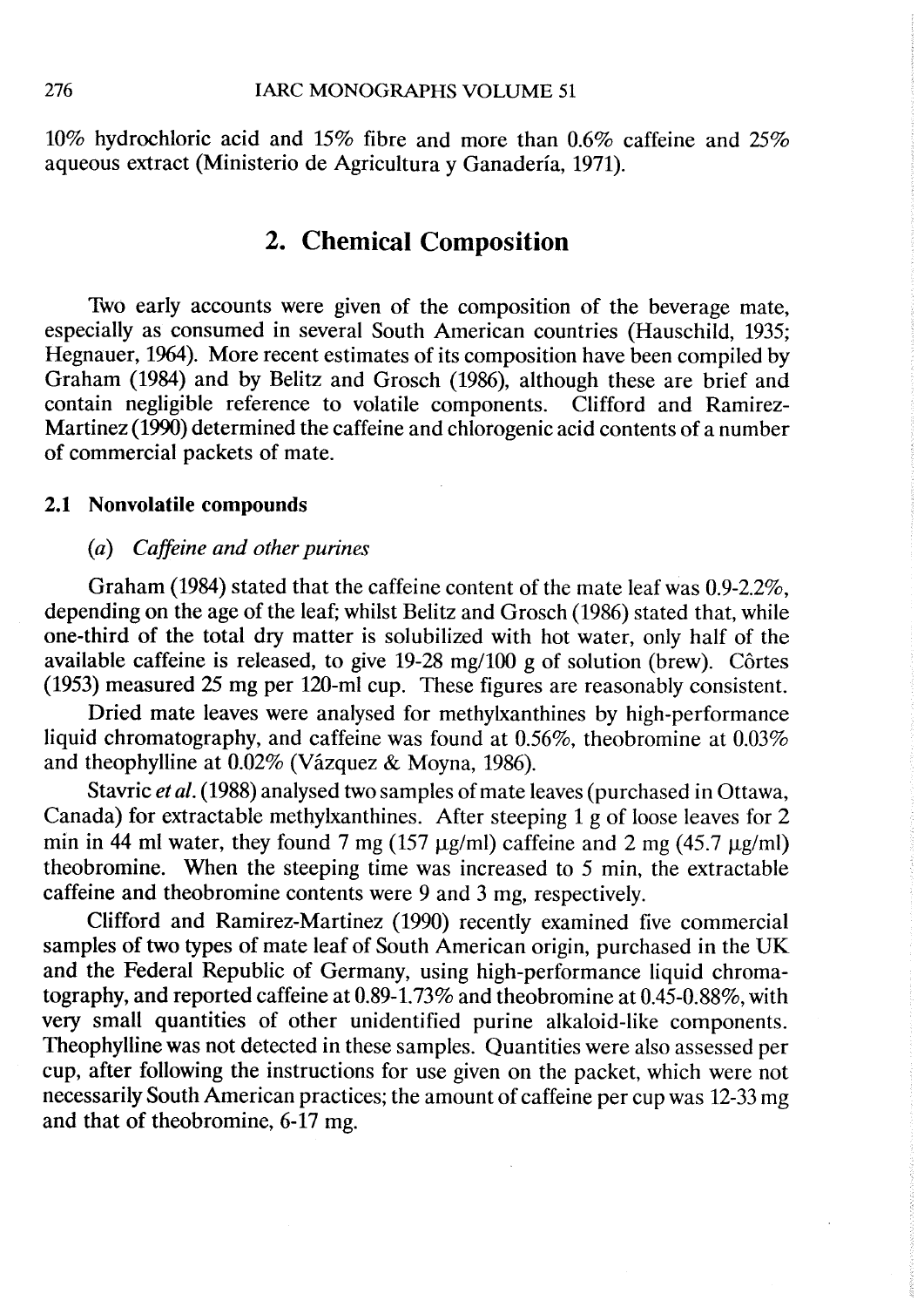#### (h) Ch/orogenic acids

Chlorogenic acids are a family of mono- and di-acyl quinic acids. Quinic acid is lL-l(OH),3,4/5-tetrahydroxycyclohexane carboxylic acid. The common acylating residues are caffeic acid (3,4-dihydroxycinnamic acid), ferulic acid (3-methoxy-4-hydroxycinnamic acid) and para-coumaric acid (4-hydroxycinnamic acid), thus producing caffeoylquinic acids, dicaffeoylquinic acids, feruloylquinic acids, para-coumaroylquinic acids and caffeoylferuloylquinic acids. Two samples of mate leaf that yielded brown extracts contained 1.11-1.27% caffeoylquinic acids, 0.39-0.42% feruloylquinic acids, 0.62-1.12% dicaffeoylquinic acids and 2.88-2.89% total chlorogenic acids; levels of 4.53-4.71%, 0, 4.03-4.56% and 9.16-9.76%, respectively, were found in three samples yielding greenish extracts (Clifford  $\&$ Ramirez-Martinez, 1990). The authors could not define which processes or species were responsible. They also analysed the brews and found that those made with the first two samples contained 16-41 mg caffeoylquinic acids and 1.8-9.5 mg dicaffeoylquinic acids per cup; the last three contained 107-133 mg caffeoylquinic acids and 36-44 mg per cup dicaffeoylquinic acids.

## (c) Other components

Some other components are listed in Table 2.

| Component             | Amount                     |  |  |
|-----------------------|----------------------------|--|--|
| Sucrose               | 3.33 (% dry wt of leaf)    |  |  |
| Raffinose             | $0.44$ (% dry wt of leaf)  |  |  |
| Glucose               | $0.27$ (% dry wt of leaf)  |  |  |
| Fructose              | $0.16$ (% dry wt of leaf)  |  |  |
| Trigonelline          | $0.50$ (% dry wt of leaf)  |  |  |
| Choline               | $15 \mu g/g$               |  |  |
| Thiamine              | $1 \mu$ g/g                |  |  |
| Riboflavin            | Trace                      |  |  |
| Ascorbic acid         | $20 \mu g/g$               |  |  |
| Folic acid            | $16 \mu g/g$               |  |  |
| Total extractable ash | 5.99 ( $%$ dry wt of leaf) |  |  |

Table 2. Components of mate other than caffeine and other purines and chlorogenic acids<sup> $a$ </sup>

<sup>a</sup>From Graham (1984)

Some 60 species of plants occur in some samples of mate along with 1. paraguariensis (Graham, 1984).

Aglycones of the family Aquifoliaceae that have been identified in mate are rutin (quercetin-3-0-rutinoside), quercetin-3-0-glucoside and kaempferol-3-0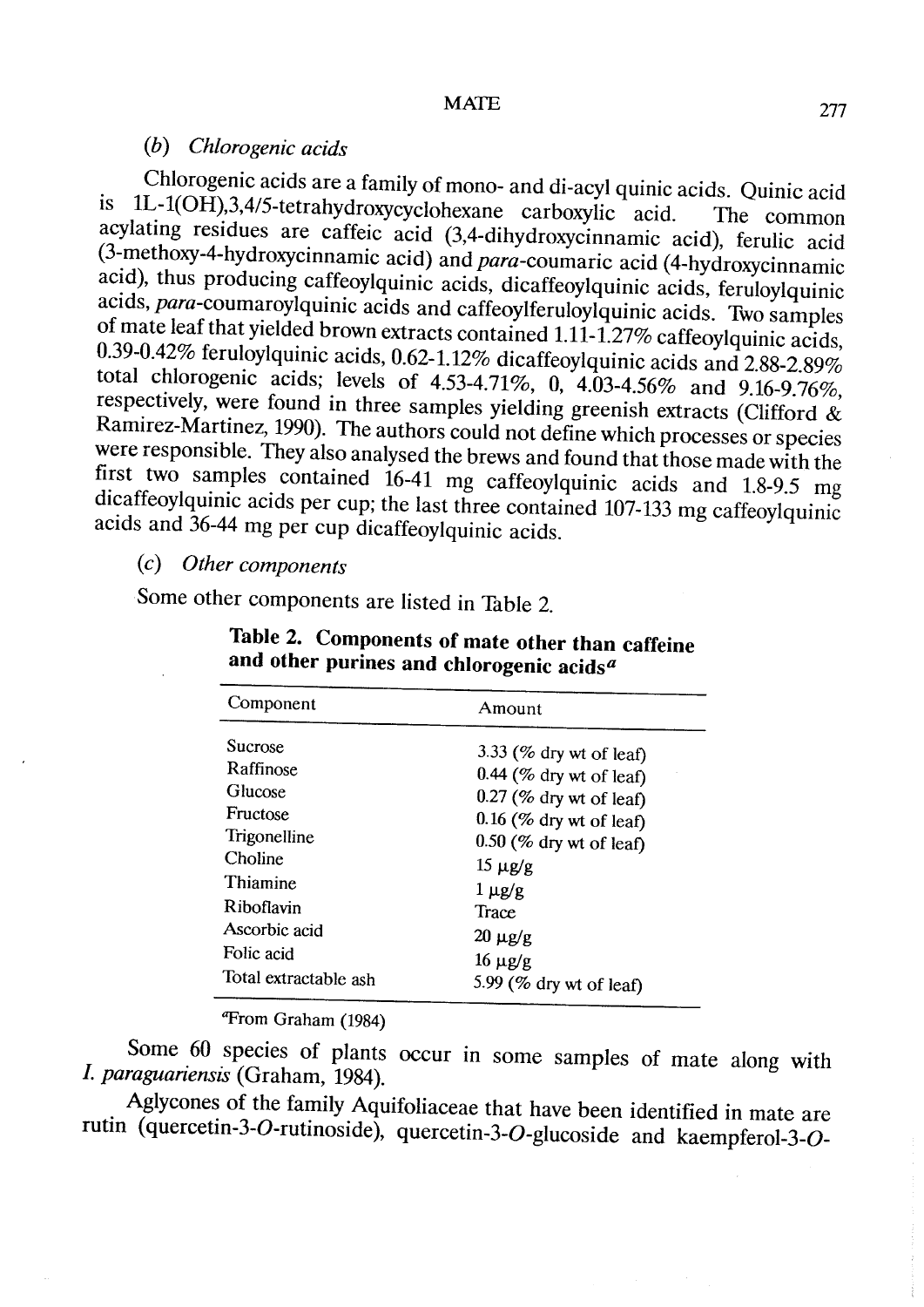rutinoside. Triterpenes can also be found. The main component is ursolic acid (Ohem & Hölzl, 1988).

## 2.2 Volatile compounds

No data were available.

## 2.3 Contaminants

Ruschenburg (1985) reported the presence of relatively large quantities (24-461  $\mu$ g/kg) of benzo[a]pyrene in eight commercial samples of mate leaf bought in the Federal Republic of Germany, but only  $0.02$ -0.12  $\mu$ g/I in the beverage (made from 15 g mate leaf and 1 lof water).

# 3. Biological Data Relevant to the Evaluation of Carcinogenic Risk to Humans

## 3.1 Carcinogenicity studies in animaIs

No data were available to the Working Group.

## 3.2 Other relevant data

(a) Experimental systems

No data were available to the Working Group.

- (b) Humans
	- (i) Absorption, distribution, metabolism and excretion

No relevant data were available to the Working Group.

(ii) Toxic effects

A brief report on mate drinking in Uruguay suggested that some of its pharmacological effects were probably due to its caffeine content (Pronczuk et al., 1987; see also the monograph on caffeine, p. 299).

An endoscopic survey was carried out in southern Brazil by Muñoz et al. (1987) to investigate the presence of lesions of the oesophagus presumed to be precancerous (chronic oesophagitis, atrophy and dysplasia) in relation ta mate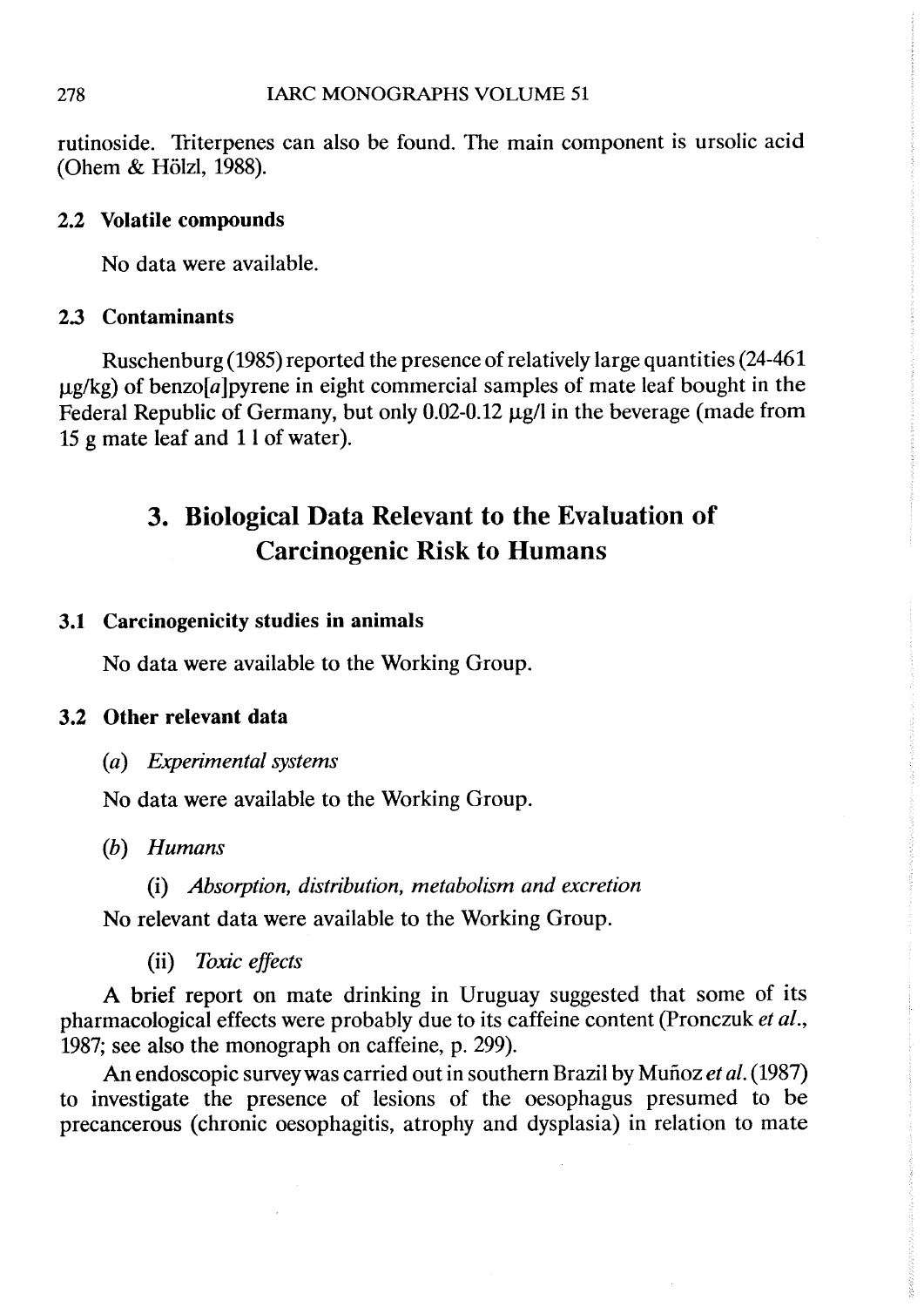drinking. A total of 120 male unskiled workers were interviewed at their work places on mate intake, alcohol drinking and smoking habits. Of these, 36 were non-mate drinkers or drank mate less than once a week, and they were matched to 36 daily drinkers of similar age, smoking and alcohol drinking habits. Of the 72 subjects selected, 60 (83%) agreed to undergo an endoscopy of the oesophagus during which biopsy samples were taken. The samples were examined independently by two pathologists, who agreed on 57 out the  $60$ . There was virtually no difference in the endoscopic findings in the oesophagi of drinkers and nondrinkers of mate. The presence of histopathological oesophagitis, however which had been defined a priori as the most valid outcome  $-$  was 2.2 times more frequent ( $p < 0.05$ ) among drinkers in an unmatched analysis. A matched analysis showed that this ratio was (3.3).

(iii) Effects on reproduction and prenatal toxicity No data were available to the Working Group.

(iv) Genetic and related effects

No data were available to the Working Group.

# 3.3 Case reports and epidemiological studies of cancer in humans

(a) Descriptive epidemiology and cohort studies

No data were available to the Working Group.

(h) Case-control studies

The studies are summarized in Table 3, at the end of this section.

(i) Oesophagu

Vassallo et al. (1985) studied 226 incident cases (185 male, 41 female) of histopathologically confirmed squamous-cell carcinoma of the oesophagus treated at the Oncology Institute of Montevideo, Uruguay, between 1979 and 1984. A total of 469 unmatched controls (386 men, 83 women) with cancers at other sites were obtained from the same institute; these constituted mainly cancers of the skin (24%), colon or rectum (14%) and prostate (11%). Information on sociodemographic variables and on consumption of tobacco, alcohol and mate was obtained during the routine interviews to which patients were submitted prior to diagnostic evaluation. Men who drank more than one litre of mate per day were five times more likely to develop oesophageal cancer than nondrinkers of mate, after adjustment for age, tobacco and alcohol intake. For women, the corresponding age-adjusted relative risk (RR) was 34.6. For men and women together, a clear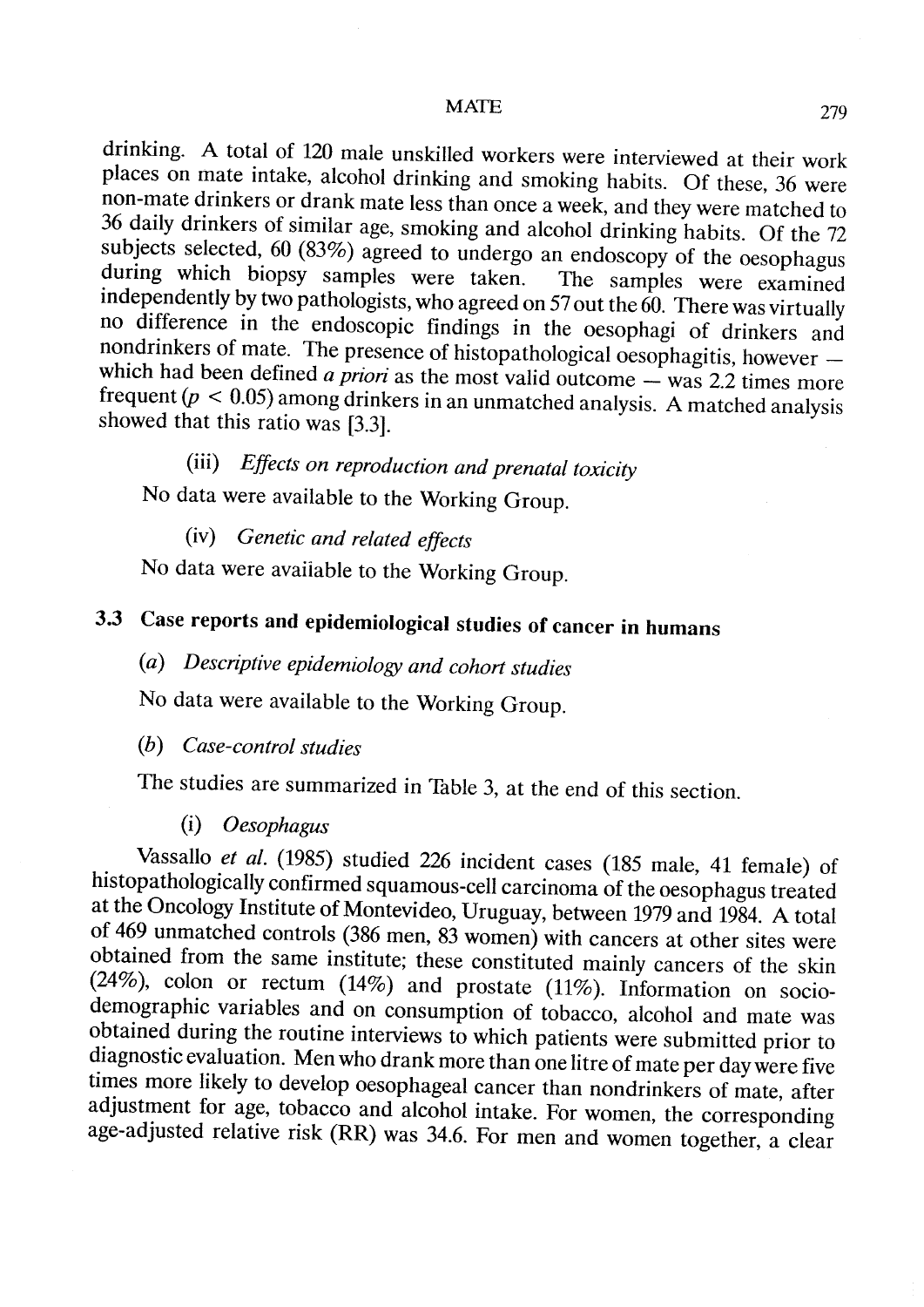dose-response relationship was observed. The joint effects of mate and tobacco and of mate and alcohol appeared to be multiplicative. [The Working Group noted that the issue of information bias, reflecting the assumption among health professions that mate drinking is involved in the etiology of oesophageal cancer, was not adequately addressed.)

Victora et al. (1987) studied all cases of oesophageal cancer treated in 11 main hospitals and radiotherapy units in the two largest cities in a southern Brazilian state in 1985-86. Of 190 patients with histologically confirmed squamous-cell carcinoma, 171 (90%) were included in the study (135 male, 36 female). For each case, two sex-, age- and hospital-matched controls were selected, who did not include patients with diseases of the upper gastrointestinal tract or with conditions associated with use of tobacco or a1cohoL. Cases and controls were interviewed about intake of mate, other hot beverages, a1cohol and a number of foodstuffs, as well as on smoking and socioeconomic status. A matched analysis was carried out. Relative to controls, cases had lower socioeconomic status, were more likely to smoke, to drink alcohol and to eat meat, and were less likely to eat fruit. In the crude matched analysis, daily mate drinkers were 1.9 times more likely to have oesophageal cancer than nondaily drinkers ( $p = 0.006$ ). Dose-response trends with daily intake and with duration of the habit were observed. After adjustment for alcohol consumption, smoking, place of residence and meat and fruit intake, the RR associated with daily drinking of mate was reduced to 1.5 (nonsignificant; one-tailed test). Cases were no more likely than controls to report drinking mate hot or very hot. (The Working Group noted that no data were available to assess whether the range of temperatures was wide enough to permit an informative analysis.)

De Stefani et al. (1990) carried out a case-control study in Uruguay on 261 oesophageal cancer patients (199 male, 62 female) at the four main hospitals in<br>Montevideo in 1985-88. Of 268 patients with histologically confirmed Of 268 patients with histologically confirmed squamous-cell carcinoma of the oesophagus, seven (3%) could not be interviewed. For each case, two controls matched by age, sex and hospital were selected, who did not have a diagnosis of tobacco- or alcohol-related disease; the most common diagnoses among controls were hernia (15%) and diseases of the eye (14%) and gall-bladder (11%). An unconditional analysis was carried out; RRs were adjusted for age, sex, region, a1cohol, duration of smoking and type of tobacco. Mate was drunk by 98% of cases and 91% of controls. There was a strong dose-response relationship between the daily amount of mate drunk and the risk of oesophageal cancer; this effect was observed in men and in women. There was also a significant association with the duration of the habit, but the dose-response curve was not as clear as for the daily amount drunk. The authors reported no consistent association between the reported temperature at which mate was drunk and the risk for cancer. (The Working Group noted that the dose-effect relationships within temperature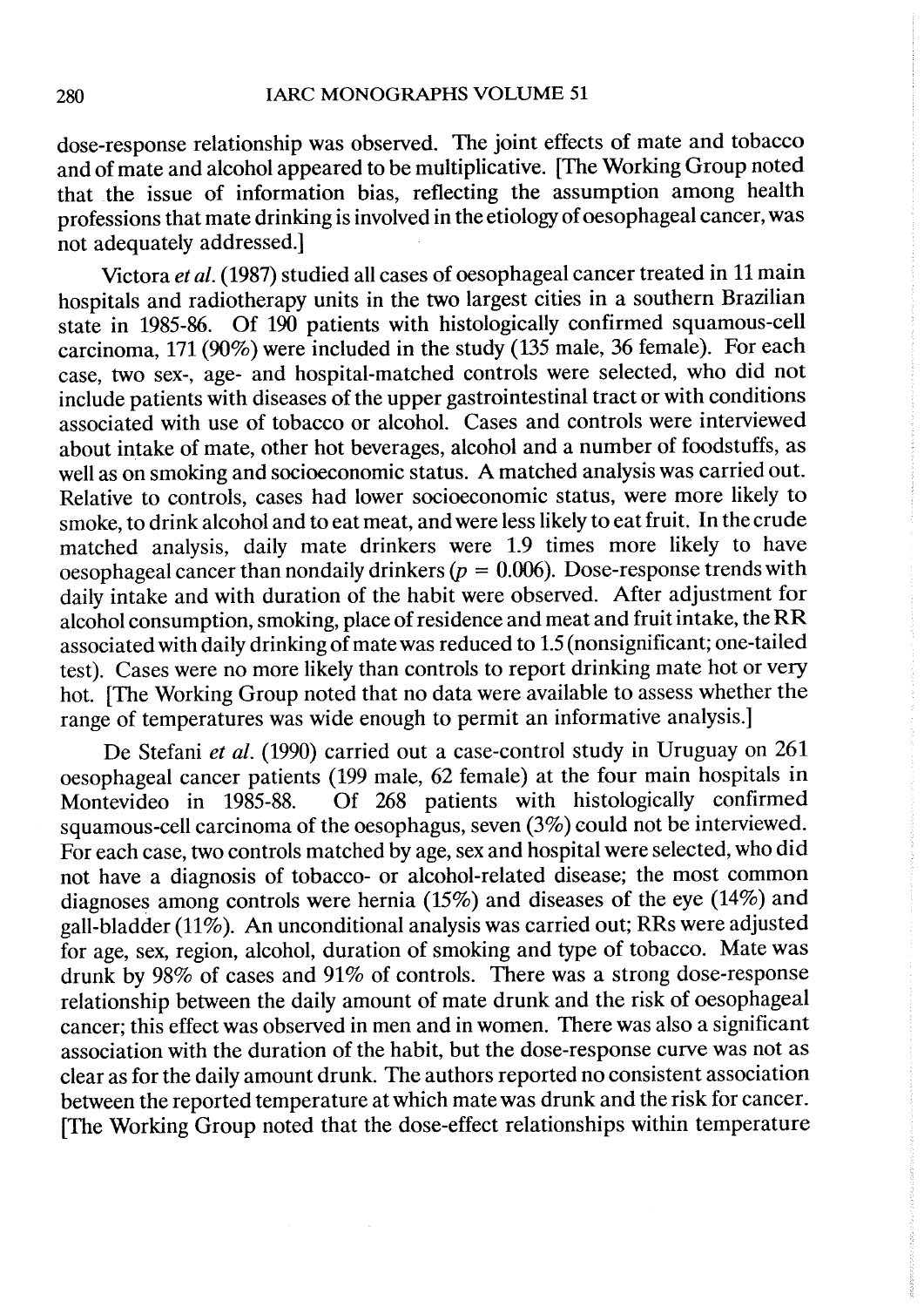strata (very hot, hot, warm) were evaluated, but the effect of temperature per se was not reported.)

## (ii) Mouth and pharynx

In the case-control study by Franco et al. (1989), described in detail on p. 164, a dose-response relationship for oral cancer was observed in a crude matched analysis for daily drinkers of mate in three Brazilian cities; they had a nonsignificant two-fold increase in risk over that in nondrinkers of mate. After adjustment for smoking and alcohol, mate drinking was associated with a nonsignificant RR of 1.6, and no dose-response effect was seen.

ln another case-control study from Uruguay, the association between mate drinking and cancer of the oral cavity and pharynx was investigated. A total of 108 male cases of squamous-cell carcinoma of the oral cavity (excluding lip and salivary glands) and of the pharynx admitted to a university hospital in 1985-86 were included; 286 controls from the same hospital with diagnoses other than diseases related to smoking and a1cohol consumption were selected. Interviews were carried out by social workers who were unaware of the diagnosis of the patients. A dose-response association between daily intake of mate and risk for oropharyngeal cancer was observed (crude RR, 1.0, 2.8 and 7.8 for  $\lt 11$  per day, 1-1.991 per day and ~ 2 1 per day). This trend was stil present after adjustment for confounding variables (age, smoking and alcohol intake) (De Stefani et al., 1988). [The Working Group noted that no attempt was made to compare the temperature at which mate was drunk by cases and controls.]

## (iii) Larynx

A case-control study in Montevideo, Uruguay, included 107 histologically confirmed male incident cases of squamous-cell carcinoma of the larynx diagnosed at one hospital and 290 controls selected from the same hospital between June 1985 and May 1986. A questionnaire eliciting information on tobacco, a1cohol, diet and mate drinking was administered by three trained interviewers. Controls were patients who had diseases other than those associated with tobacco and alcohol consumption. A significantly increased risk was found for mate drinking versus no drinking of mate (RR, 3.4; 95% confidence interval, 1.8-6.6), and there was a significant dose-response relationship after adjustment for age, tobacco and alcohol (De Stefani et al., 1987).

#### (iv) Bladder

A case-control study of 99 male cases of histologically confirmed bladder cancer and two groups each of 99 controls (one hospital, one neighbourhood) identified between March 1983 and December 1985 in La Plata, Argentina, included information on mate, besides coffee and tea drinking. The participation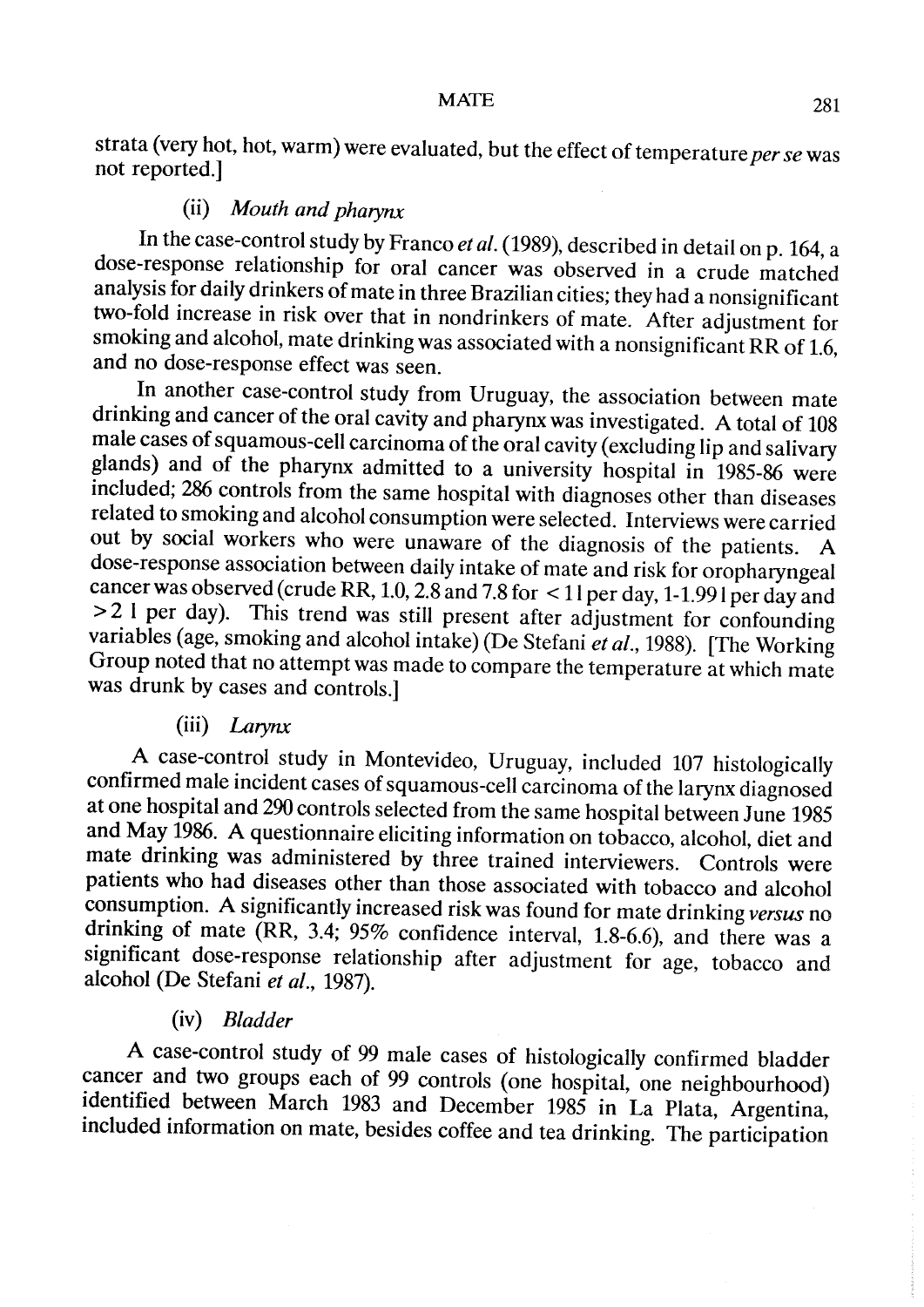rate was 97% of cases and 96% of controls. Although a significant positive trend with dose was observed for coffee (see p. 127), no such association was found for mate (see Table 3) (Iscovich *et al.*, 1987). [The Working Group noted that no adjustment was made for coffee consumption.

## 4. Summary of Data Reported and Evaluation

#### 4.1 Exposure data

Mate, an aqueous infusion prepared from dried leaves of Ilex paraguariensis, is consumed mainly in Argentina, Bolivia, Brazil, Chile, Ecuador, Paraguay and Uruguay. It is usually drunk very hot following repeated addition of almost boiling water to the infusion; in Paraguay and southwestern Brazil, however, it is also drunk cold. Among numerous constituents, caffeine, theobromine and a number of chlorogenic acids have been identified in mate.

#### 4.2 Experimental carcinogenicity data

No data were available to the Working Group.

#### 4.3 Human carcinogenicity data

Three case-control studies in South America have investigated the association between mate drinking and oesophageal cancer. Two studies from Uruguay reported an increased risk among drinkers and dose-response relationships, even after adjustment for confounding variables, including alcohol consumption and smoking. Heavy drinkers of mate were approximately ten times more likely to develop cancer than people who did not drink mate. Another study in southern Brazil showed a nonsignificant increase in risk for oesophageal cancer among daily drinkers of mate after adjustment for confounding variables; however, intake levels were lower than in the previous studies, and no attempt was made to assess a possible dose-response relationship.

The role of mate in oral cancer was the subject of another case-control investigation in Brazil. The crude analysis showed a dose-response effect with the frequency of mate drinking, but this effect was no longer present after adjustment for smoking and alcohol consumption. After such adjustment, mate drinkers were 1.6 times more likely to have oral cancer than nondrinkers of mate  $-$  a nonsignificant difference. A case-control study from Uruguay reported a dose-response association between mate drinking and oropharyngeal cancer, which remained after adjustment for age, alcohol and smoking.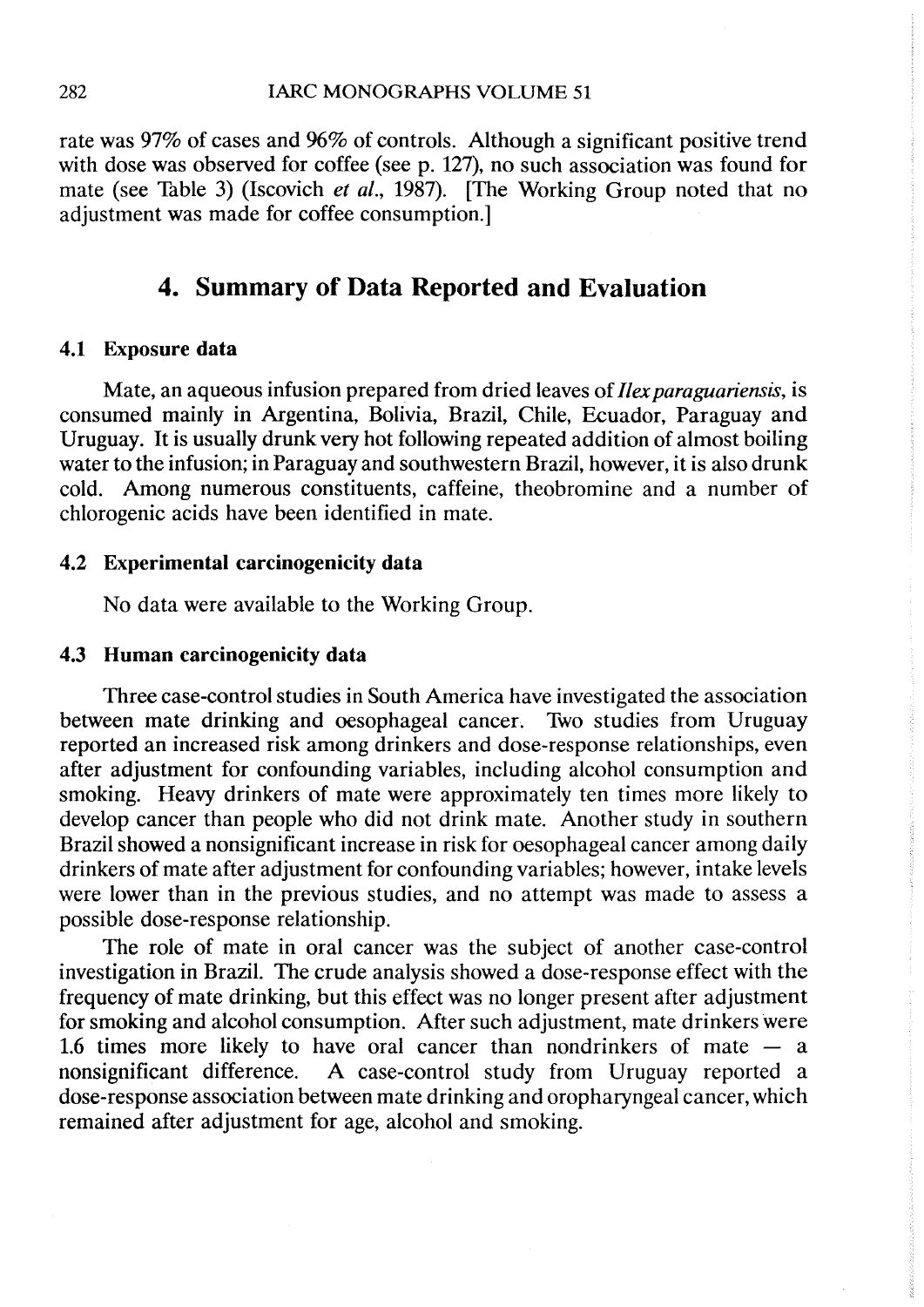| Reference,                               | Site                       |                               |                                                                                                |                                                                                |                                                                                                                   |
|------------------------------------------|----------------------------|-------------------------------|------------------------------------------------------------------------------------------------|--------------------------------------------------------------------------------|-------------------------------------------------------------------------------------------------------------------|
| location                                 |                            | Subjects (cases,<br>controls) | Mate consumption                                                                               | Relative risk<br>$(95\% \text{ CI})$                                           | Comments                                                                                                          |
| Vassallo et al.<br>(1985)<br>Uruguay     | Oesophagus                 | Men<br>(185, 386)             | None<br>$0.01 - 0.49$ l/day<br>$0.50 - 0.99$ l/day<br>$\geq$ 1 $1$ /day                        | 1.0<br>$1.1(0.2-5.0)$<br>$3.1(1.2-7.8)$<br>$4.8(1.9-12.1)$                     | $p < 0.001$ ; adjusted for age,<br>tobacco and alcohol consumption                                                |
|                                          |                            | Women<br>(41, 83)             | None<br>$0.01 - 0.49$ l/day<br>$0.50 - 0.99$ l/day<br>$\geq$ 1 $1$ /day                        | 1.0<br>$2.1(0.1-31.7)$<br>$12.5(2.0-80.1)$<br>$34.6(4.9 - 246.5)$              | $\leq$ 0.001; adjusted for age<br>$\boldsymbol{p}$                                                                |
| Victora et al.<br>(1987) Brazil          | Oesophagus                 | Men and women<br>(171, 342)   | Less than daily<br>Daily                                                                       | 1.0<br>$1.5(0.9-2.5)$                                                          | Nonsignificant; adjusted for<br>alcohol, smoking, residence, fruit<br>and meat intake; 90% confidence<br>interval |
| De Stefani et al.<br>(1990)<br>Uruguay   | Oesophagus                 | Men and women<br>(261, 522)   | None<br>$0.01 - 0.49$ l/day<br>$0.50 - 1.49$ l/day<br>$1.50 - 2.49$ l/day<br>$\geq$ 2.50 l/day | 1.0<br>$2.5(0.8-8.4)$<br>$3.6(1.3-9.9)$<br>$6.1(2.1-17.3)$<br>$12.2(3.8-39.6)$ | Adjusted for age, sex, region,<br>alcohol and smoking                                                             |
| Franco et al.<br>(1989)<br><b>Brazil</b> | Mouth                      | Men and women<br>(232, 464)   | $< 1$ cup/month<br>$1-30$ cups/month<br>$>$ 30 cups/month                                      | 1.0<br>$1.6(0.8-3.3)$<br>$1.6(0.8-3.3)$                                        | Nonsignificant; adjusted for<br>alcohol and smoking                                                               |
| De Stefani et al.<br>(1988)<br>Uruguay   | Oral cavity<br>and pharynx | Men<br>(108, 286)             | $< 1$ l/day<br>$1.0 - 1.99$ $1$ /day<br>$\geq$ 2 l/day                                         | 1.0<br>$2.5(1.1-5.7)$<br>$5.2(2.1-13.1)$                                       | $<$ 0.001; adjusted for age,<br>$\boldsymbol{D}$<br>smoking and alcohol                                           |

Table 3. Summary of results of case-control studies on cancer and mate consumption

 $\sim 100$ 

 $\sim 100$ 

 $\sim$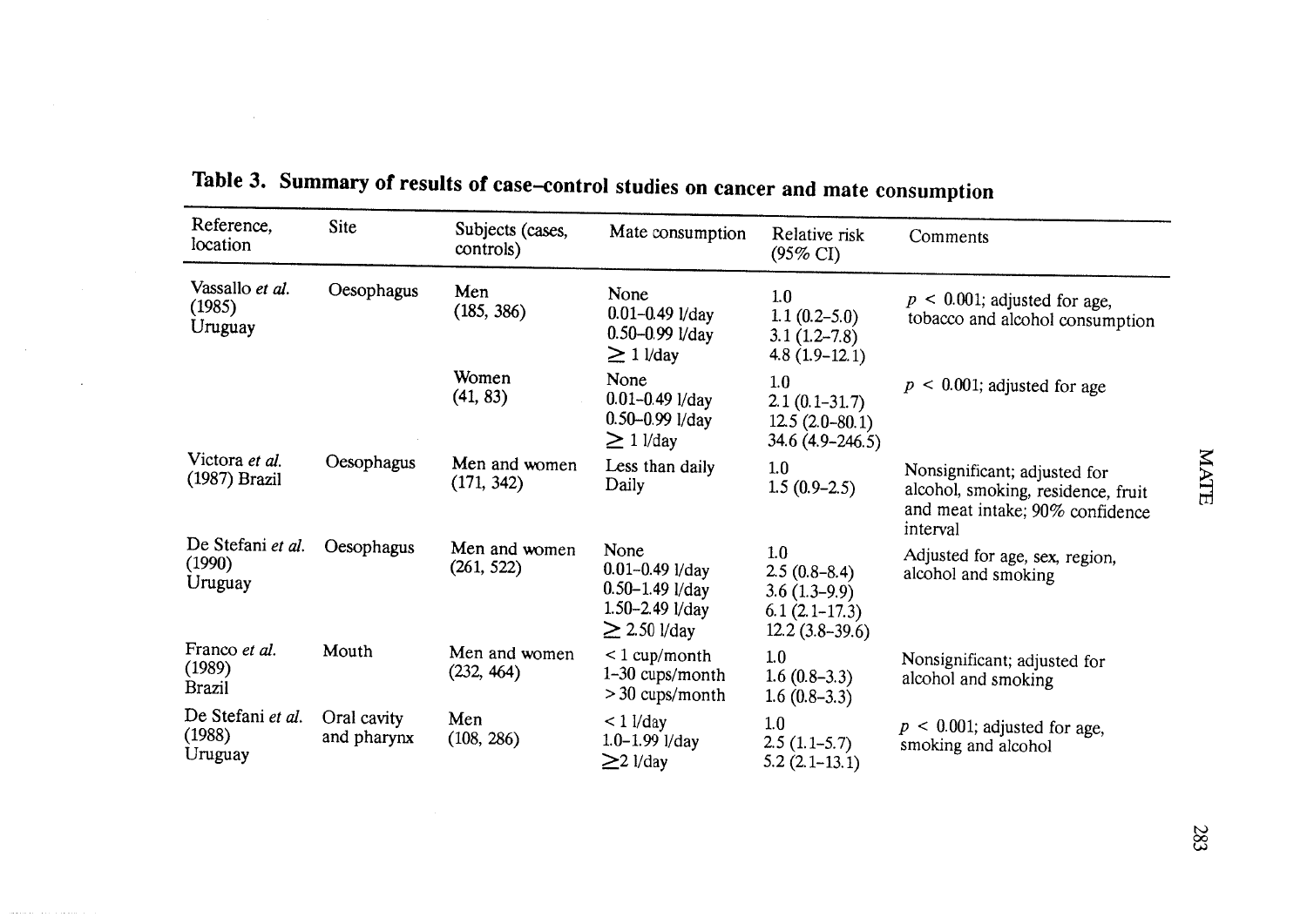| Reference,<br>location                 | Site           | Subjects (cases,<br>controls) | Mate consumption                                                                      | Relative risk<br>$(95\% \text{ CI})$                        | Comments                                               |
|----------------------------------------|----------------|-------------------------------|---------------------------------------------------------------------------------------|-------------------------------------------------------------|--------------------------------------------------------|
| De Stefani et al.<br>(1987)<br>Uruguay | Larynx         | Men<br>(107, 290)             | $0.0 - 0.49$ l/day<br>$0.5 - 0.99$ l/day<br>$1.0 - 1.49$ $1$ /day<br>$\geq$ 1.5 l/day | 1.0<br>$3.2(0.9-10.3)$<br>$2.6(0.8-8.2)$<br>$4.9(1.7-14.3)$ | $p < 0.001$ ; adjusted for age,<br>tobacco and alcohol |
| Iscovich et al.<br>(1987)<br>Argentina | <b>Bladder</b> | Men<br>(99, 198)              | None<br>$<$ 10 drinks/day<br>10-19 drinks/day<br>$\geq$ 20 drinks per day             | 1.0<br>2.0<br>0.9<br>0.8                                    | Trend not significant; adjusted for<br>age and smoking |

 $\lambda$ 

# Table 3 (contd)

 $\sim$ 

 $\sim$ 

 $\bar{u}$ 

 $\mathcal{L}_{\rm{in}}$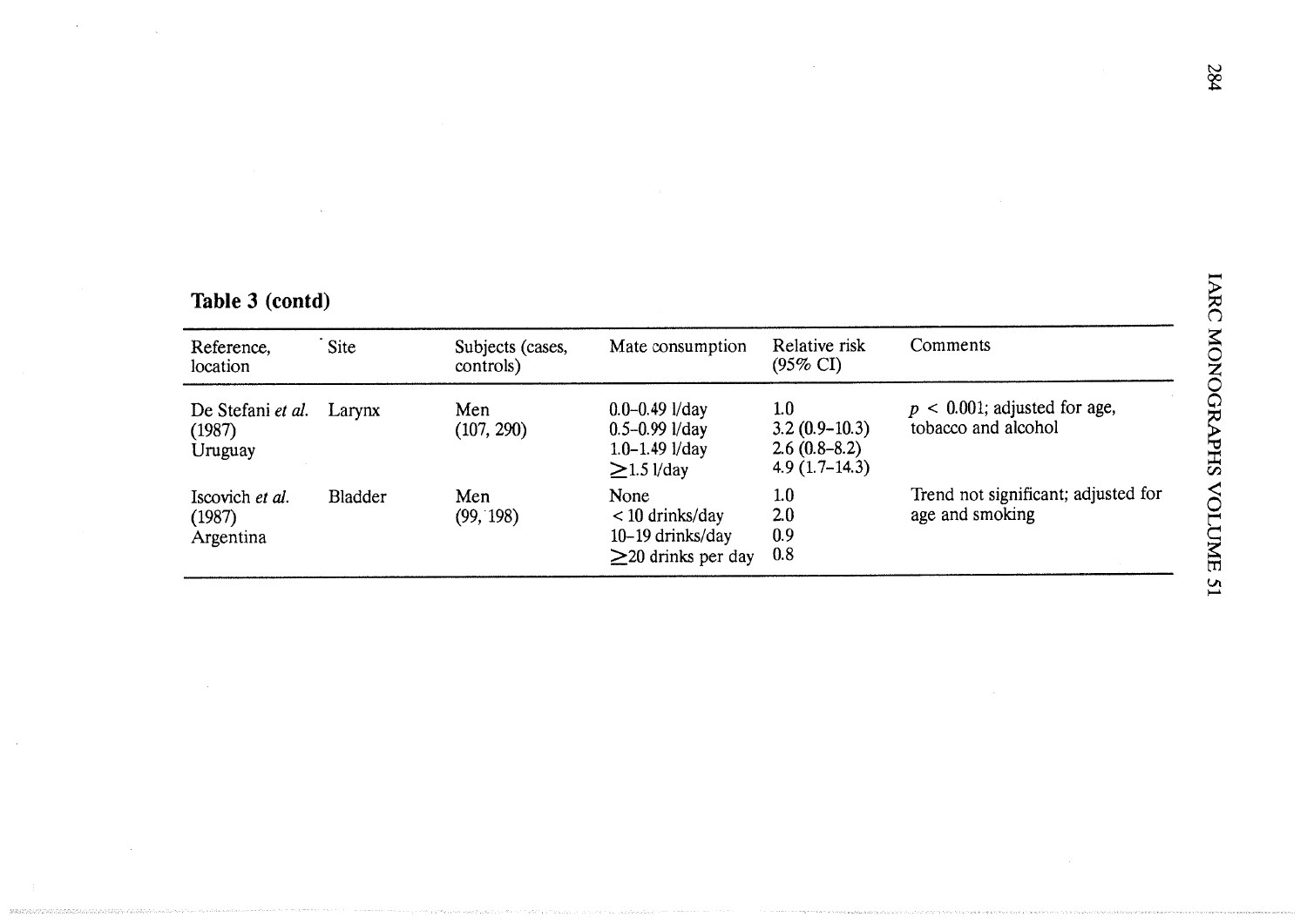MATE 285

One study from Uruguay reported a three-fold increased risk for laryngeal cancer among mate drinkers, with a significant dose-response relationship after adjustment for age, tobacco and alcohol.

The results of a case-control study of bladder cancer in Argentina showed no evidence of trend in risk with increasing consumption of mate.

Overall, the case-control studies on mate drinking and cancer of the upper gastrointestinal tract suggest a strong association, whereas no such association was seen in one study of bladder cancer. These findings would be compatible with an effect of mate drinking due either to the composition of the beverage or to the temperature at which it is consumed or both, since aIl of these studies were conducted in populations that consume hot mate. No data were available on populations that drink cold mate. Sorne issues must be resolved before a conclusive result is obtained: (i) Awareness of the possibility that mate drinking may increase the risk for cancer of the upper gastrointestinal tract may have led to increased reporting of mate drinking for cancer cases as compared to controls. (ii) The results require confirmation by other groups of investigators. (iii) The possibility of residual confounding by alcohol drinking and tobacco smoking cannot be excluded entirely, although this was adjusted for in all of the studies.

## 4.4 Other relevant data

An endoscopic survey from southern Brazil showed that daily drinkers of hot mate had a prevalence of histologically confirmed oesophagitis which was three times higher than that of nondrinkers of mate.

## 4.5 Evaluation $<sup>1</sup>$ </sup>

There is *limited evidence* for the carcinogenicity of hot mate drinking in humans. No data were available on the drinking of cold mate.

There are no data on the carcinogenicity of mate in experimental animals.

## Overall evaluation

Mate is not classifiable as to its carcinogenicity to humans (Group 3). Hot mate drinking is probably carcinogenic to humans (Group 2A).

IFor description of the italicized terms, see Preamble, pp. 27-31.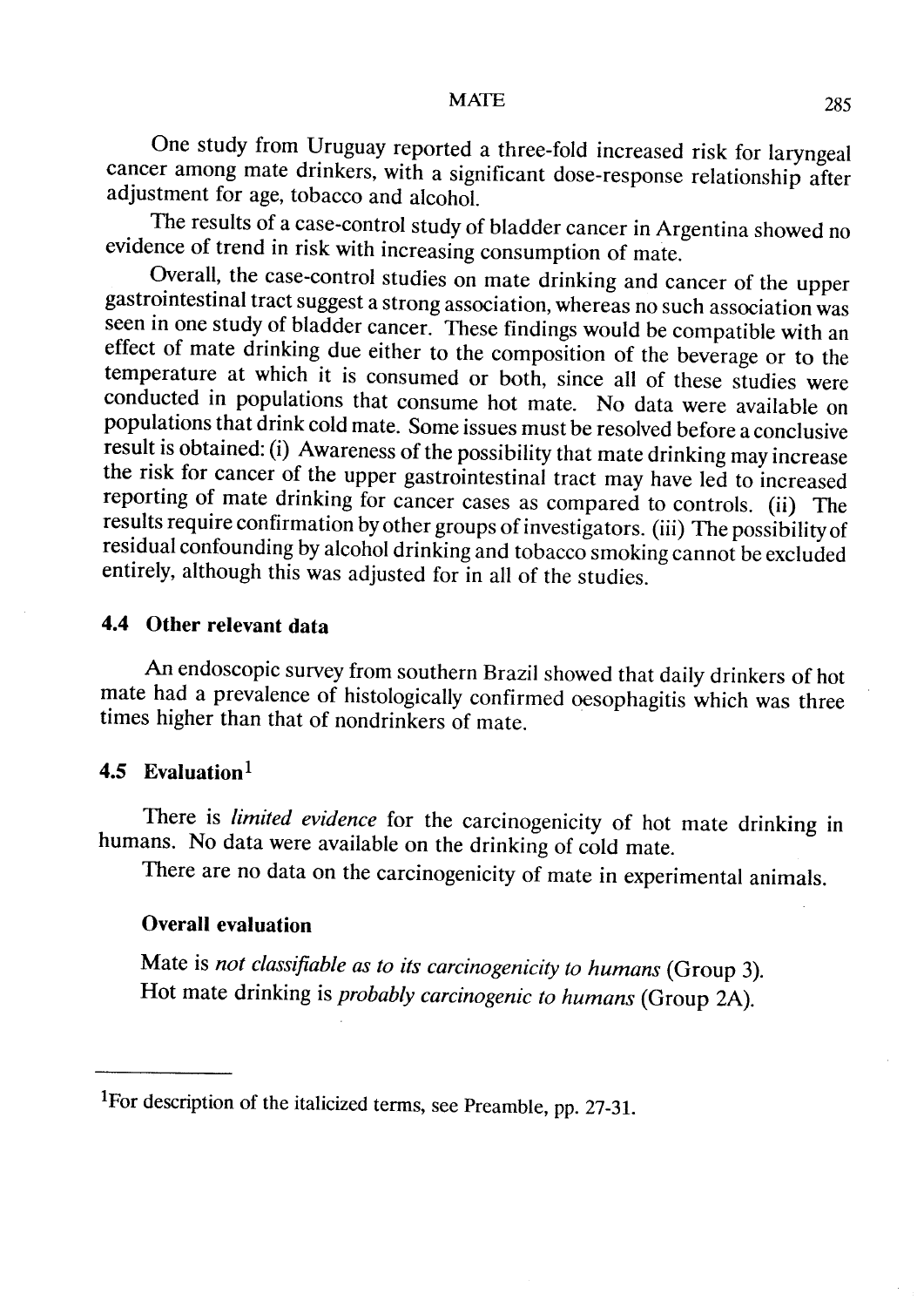## 5. References

- Belitz, M.D. & Grosch, W. (1986) Food Chemistry, Berlin, Spriger, p. 702
- Clifford, M.N. & Ramirez-Martinez, J.R. (1990) Chlorogenic acids and purine alkaloid contents of mate (*Ilex paraguariensis*) leaf and beverage. Food Chem., 35, 13-21
- Côrtes, F.F. (1953) Doses of caffeine in infusions of coffee, tea and mate (Sp.). Arg. Bromat,  $1$ , 47
- De Stefani, E., Correa, P., Oreggia, F., Leiva, J., Rivero, S., Fernandez, G., Deneo-Pellegrini, H., Zavala, D. & Fontham, E. (1987) Risk factors for laryngeal cancer. Cancer, 60, 3087-3091
- De Stefani, E., Correa, P., Oreggia, F., Deneo-Pellegrini, H., Fernandez, G., Zavala, D., Carzoglio, J., Leiva, J., Fontham, E. & Rivero, S. (1988) Black tobacco, wine and mate in oropharyngeal cancer. A case-control study from Uruguay. Rev. Epidémiol. Santé publ., 36, 389-394
- De Stefani, E., Muñoz, N., Estève, J., Vassallo, A., Victora, C.G. & Teuchmann, S. (1990) Mate drinking, alcohol, tobacco, diet, and esophageal cancer in Uruguay. Cancer Res., 50,426-431
- Franco, E.L., Kowalski, L.P., Oliveira, B.V., Curado, M.P., Pereira, R.N., Silva, M.E., Fava, A.S. & Torloni, H. (1989) Risk factors for oral cancer in Brazil: a case-control study. Int. J. Cancer, 43, 992-1000
- Gilbert, R.M. (1984) Caffeine consumption. ln: Spiler, G.A., ed., The Methylxanthine Beverages and Foods: Chemistry, Consumption and Health Effects, New York, Alan R. Liss, pp. 185-213
- Graham, H. (1984) Mate. In: Spiller, G.A., ed., The Methylxanthine Beverages and Foods: Chemistry, Consumption and Health Effects, New York, Alan R. Liss, pp. 179-183
- Hauschild, W. (1935) Study of the constituents of mate (Ger.). Mitt. Lebensmittel. Hyg., 26, 329-350
- Hegnauer, R. (1964) Chemotaxonomie der Pflanzen [Chemotaxonomy of Plants], Vol. 3, Basel, Birkhauser, pp. 163-173
- Iscovièh, J., Castelletto, R., Estève, J., Muñoz, N., Colanzi, R., Coronel, A., Deamezola, 1., Thssi, v: & Arslan, A. (1987) Tobacco smoking, ocupational exposure and bladder cancer in Argentina. Int. J. Cancer, 40, 734-740
- Ministerio de Agricultura y Ganadería (Ministry of Agriculture and Husbandry) (1971)  $La$ Yerba Mate [Yerba Mate], Buenos Aires
- Muñoz, N., Victora, C.G., Crespi, M., Saul, C., Braga, N.M. & Correa, P. (1987) Hot mate drinking and precancerous lesions of the oesophagus: an endoscopic survey in southern Brazil. *Int. J. Cancer*, 39, 708-709
- Ohem, N. & Hölzl, J. (1988) Some new investigations on *Ilex paraguariensis*: flavonoids and triterpenes (Abstract No. PI-12). Planta med., 516, 576
- Pronczuk, J., Laborde, A., Heuhs, L., Moyna, P., Romaniello, P. & Vazquez, A. (1987) Mate-drinking: another source of caffeine. Vet. hum. Toxicol., 29 (Suppl. 2), 70-71